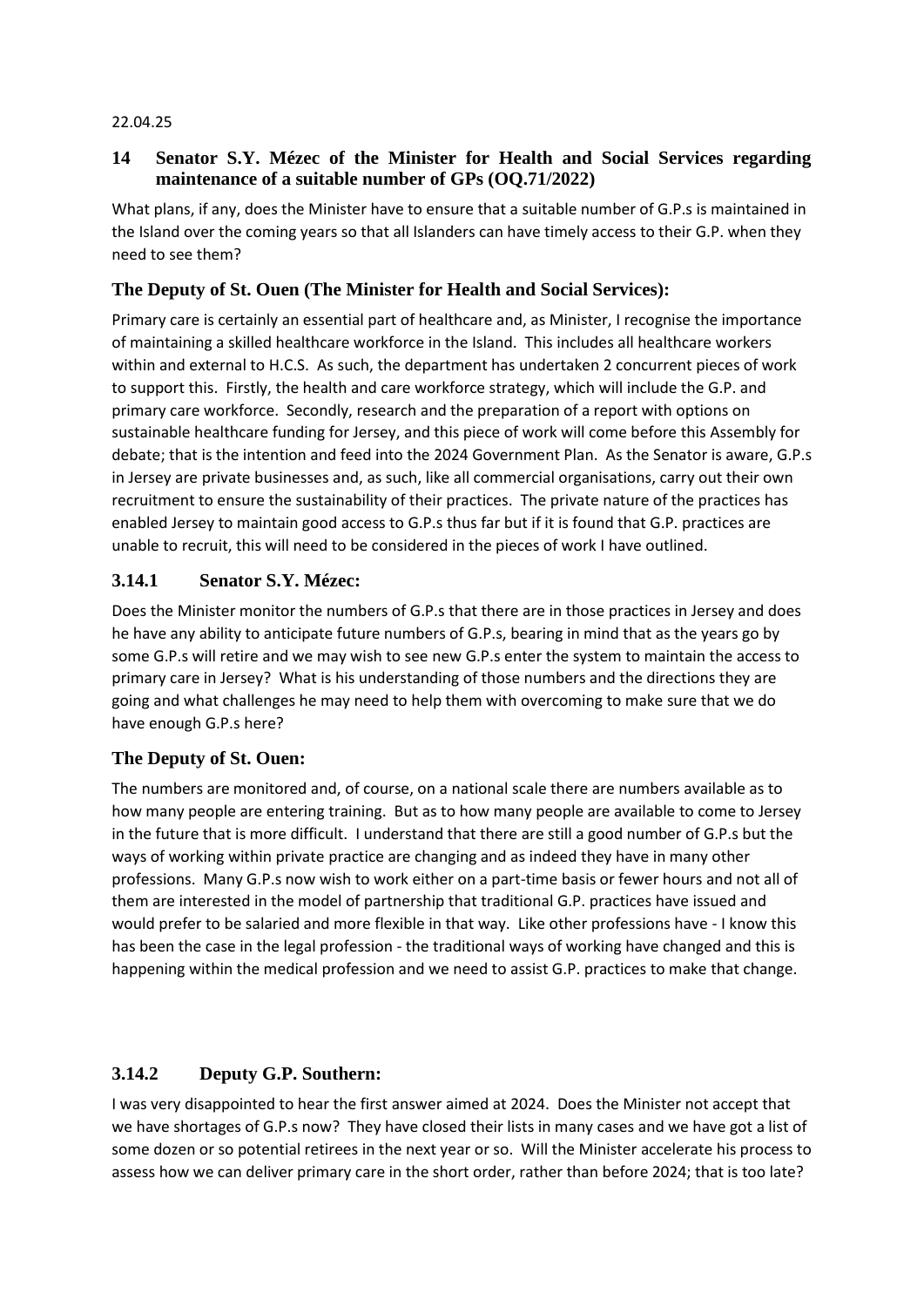## **The Deputy of St. Ouen:**

I do feel the Deputy is being unnecessarily alarmist. We are working, have worked and will continue to work closely with primary care providers over the recruitment of preventative services, multidisciplinary working within primary care. For example, so many healthcare needs could be met by a visit to the pharmacy rather than a G.P. attendance but G.P.s are also able to engage practice nurses or physiotherapists. We are also developing intermediate care services to support general practice by keeping people living independently at home. We are in regular discussions with the G.P. workforce about the changing demographics of the Island and their profession also.

# **3.14.3 Deputy G.P. Southern:**

Surely one of the factors that should be involved in the short term is to plug the gap because we are about to see our numbers of G.P.s absolutely sink through the floor and that we have a matter of urgency if we are to preserve our primary healthcare system in some form or other.

## **The Deputy of St. Ouen:**

I do not agree with the statement that our numbers are about to sink through the floor. What I do understand is that there are changes in this profession and that G.P.s who are new to practice are not necessarily wanting to work in the same way as those who are about to retire. That means that, like all of us and all workforces, they have to adapt and those discussions are continuing as to exactly how primary care can be delivered in the Island. There is much work being done and has been done.

# **3.14.4 Deputy K.F. Morel:**

Just for the purposes of clarity, would the Minister advise the Assembly as to whether the number of G.P.s has increased, decreased or stayed the same over the past 5 years?

## **The Deputy of St. Ouen:**

I am not sure about the last 5 years but my information from discussions last week was that the current numbers, essentially, are the same. What is happening is that G.P.s are wanting to work in different ways from those they had previously.

## **3.14.5 Deputy K.F. Morel:**

If the number of G.P.s is, essentially, the same but we know the Island's population is rising, does the Minister accept that means each person, each patient in the G.P.'s surgery is receiving, effectively, less of a G.P. than they did 5 years ago?

## **The Deputy of St. Ouen:**

That assumes that only a G.P. can provide healthcare. As I have said, primary care is about much more than visiting a G.P. It is possible to receive primary care services through practice nurses, through occupational therapists, other therapies and indeed pharmacists are highly-trained professionals who are able to assist to a far greater extent than I believe we give them credit for in dealing with primary healthcare issues.

## **3.14.6 The Connétable of St. Brelade:**

Given that on a recent routine visit to my G.P., I was told that they were given only a day's notice to respond to consultation on the Care Model, would the Minister agree that it is important to maintain a good relationship with G.P.s if the numbers are to be continued and certainly if G.P.s are to be discouraged from taking early retirement?